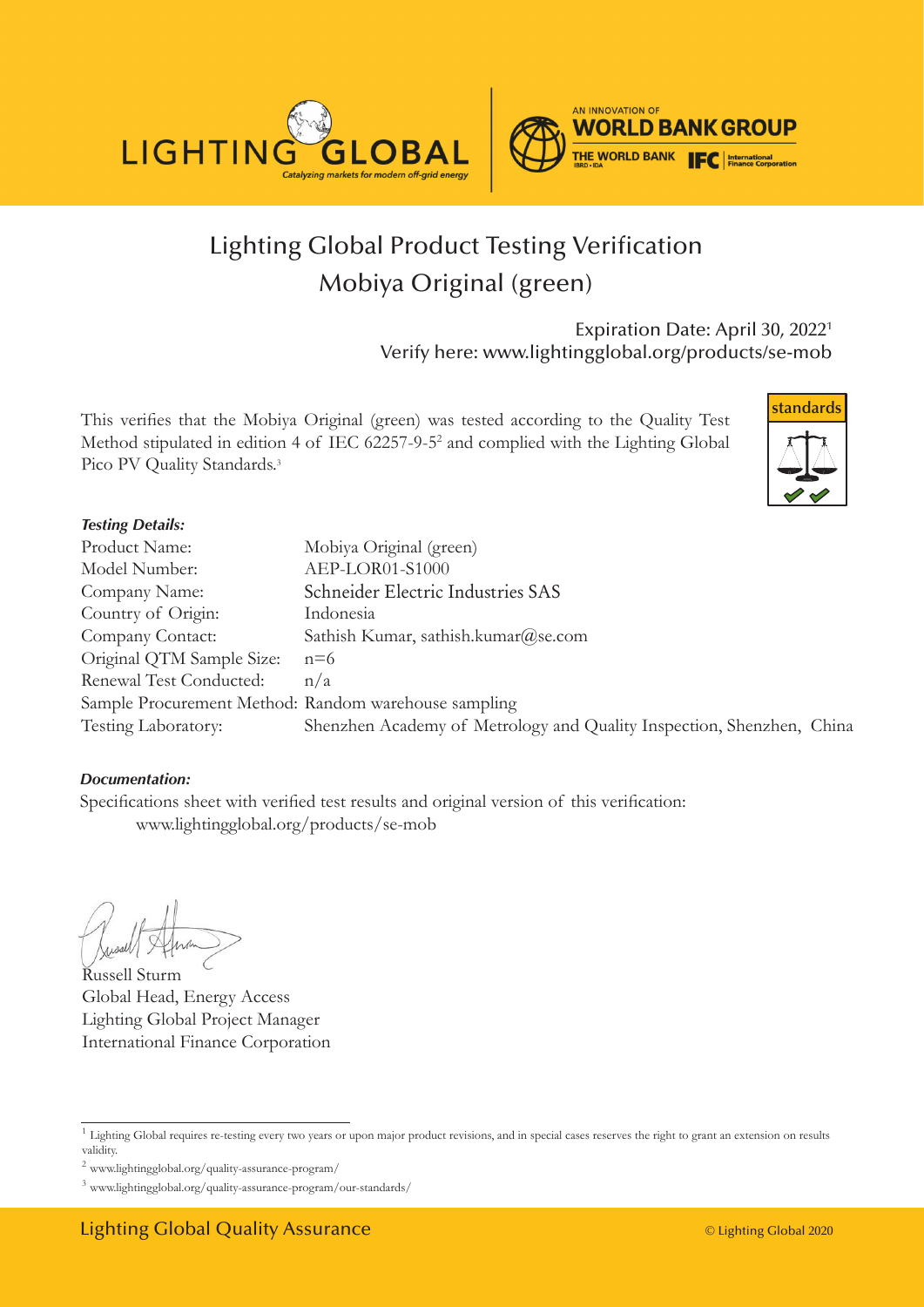## Type Approval Mobiya Original (green)

### Verify here: www.lightingglobal.org/products/se-mob

| Category                    | <b>Quality Standard</b>                                           | Verdict |
|-----------------------------|-------------------------------------------------------------------|---------|
|                             | Manufacturer, Product Name and Model Number                       | Pass    |
|                             | accurately specified                                              |         |
|                             | Performance and Component Ratings accurately specified.           |         |
|                             | Any description of the product that appears on the                |         |
|                             | packaging, inside the package and in any media shall be           |         |
|                             | truthful and accurate. No statements mislead buyers or            | Pass    |
|                             | end users about the utility of the product. Numeric ratings       |         |
| Truth In Advertising        | deviate no more than 15% from actual performance (note            |         |
|                             | that it is acceptable for actual performance to exceed            |         |
|                             | advertised performance).                                          |         |
|                             | Port voltage and current specifications, if provided, are         |         |
|                             | accurate. Included appliances function when connected             |         |
|                             | to ports. Power output of ports is sufficient to power            | Pass    |
|                             | appliances that are advertised but not included. Ports that       |         |
|                             | are intended for a function other than providing power,           |         |
|                             | such as data ports, are not required to meet this standard.       |         |
|                             | Average relative light output $\geq 85\%$ of initial light output |         |
| Lumen Maintenance           | at 2,000 hours with only one sample allowed to fall below         | Pass    |
|                             | 75% OR All 6 samples maintain $\geq$ 95% of initial light         |         |
|                             | output at 1,000 hours                                             |         |
|                             | Products include a current limiting mechanism to prevent          |         |
|                             | irreversible damage to the system. The mechanism is easily        |         |
|                             | resettable or replaceable by the user, or automatically           |         |
| Circuit and Overload        | resets. If replaceable fuses are used for circuit protection,     |         |
| Protection                  | sizes are labeled on the product and listed in the user           | Pass    |
|                             | manual, and, if fuses are replaceable by the user, at least       |         |
|                             | one spare fuse is included with the product. Included             |         |
|                             | appliances are not required to meet this standard unless          |         |
|                             | they have ports that are intended to provide power.               |         |
| <b>AC-DC Charger Safety</b> | Any included AC-DC charger carries approval from a                | n/a     |
|                             | recognized consumer electronics safety regulator                  |         |
| Hazardous<br>Substances Ban | No battery may contain cadmium or mercury at levels               |         |
|                             | greater than trace amounts                                        | Pass    |
|                             |                                                                   |         |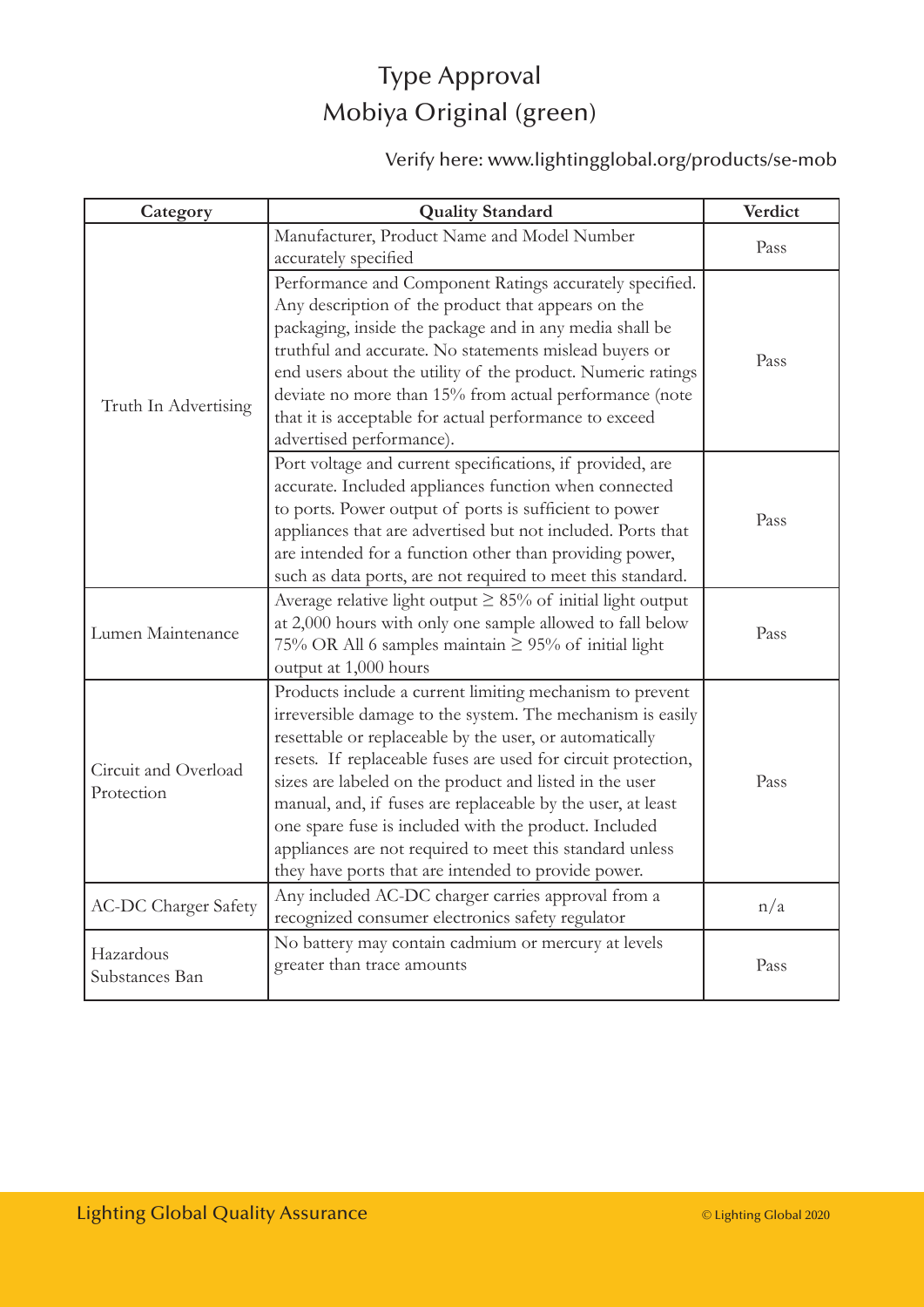## Type Approval Continued Mobiya Original (green)

Verify here: www.lightingglobal.org/products/se-mob

| Category                                   | <b>Quality Standard</b>                                                                                                                                                                                                                                                                                                                                                                                                                                                | Verdict |
|--------------------------------------------|------------------------------------------------------------------------------------------------------------------------------------------------------------------------------------------------------------------------------------------------------------------------------------------------------------------------------------------------------------------------------------------------------------------------------------------------------------------------|---------|
| <b>Battery Protection</b>                  | Protected by an appropriate charge controller that<br>prolongs battery life and protects the safety of the user.<br>5 out of 6 samples meet the requirements outlined in<br>Lighting Global Quality Standards.<br>Lithium batteries carry IEC 62281, IEC 62133-2, UL 1642<br>or UN 38.3 certification and have overcharge protection<br>for individual cells or sets of parallel-connected cells.<br>Batteries of included appliances must also meet this<br>standard. | Pass    |
| <b>Battery Durability</b>                  | The average capacity loss of 6 samples does not exceed<br>25% and only one sample may have a capacity loss greater<br>than 35% following the battery durability storage test as<br>defined in IEC/TS 62257-9-5 Annex BB                                                                                                                                                                                                                                                | Pass    |
| PV Overvoltage<br>Protection               | If the battery is disconnected or isolated, the system is not<br>damaged and the load terminals maintain a voltage that is<br>safe for their intended uses.                                                                                                                                                                                                                                                                                                            | Pass    |
| Miswiring Protection                       | The user interface is designed to minimize the likelihood<br>of making improper connections. If improper or reversed<br>connections can easily be made, they cause no damage to<br>the system or harm to the user.                                                                                                                                                                                                                                                     | Pass    |
| Physical Ingress<br>Protection             | IP2X for all products, IP3X (or $2X +$ circuit protection)<br>for PV modules, IP5X for fixed outdoor products                                                                                                                                                                                                                                                                                                                                                          | Pass    |
| Water Ingress<br>Protection                | Degree of protection required is based on product type:<br>Fixed separate (indoor): No protection required<br>Portable separate: Occasional exposure to rain<br>Portable integrated: Frequent exposure to rain<br>Fixed integrated (outdoor): Permanent outdoor exposure<br>PV modules: Outdoor rooftop installation                                                                                                                                                   | Pass    |
| Drop Test                                  | Fixed separate (indoor): No requirement<br>All other products: 5 out of 6 samples are functional after<br>drop test; none result in dangerous failures.                                                                                                                                                                                                                                                                                                                | Pass    |
| Soldering and Elec-<br>tronics Workmanship | The system and any included appliances are rated "Good"<br>or Fair" for workmanship quality as defined in Annex F<br>of IEC/TS 62257-9-5. At most, one sample may fail to<br>function when initially evaluated.                                                                                                                                                                                                                                                        | Pass    |
| Mechanical Durability                      | All samples and included appliances are functional after<br>Switch, Connector, Gooseneck and Strain Relief tests;<br>none result in dangerous failures.                                                                                                                                                                                                                                                                                                                | Pass    |